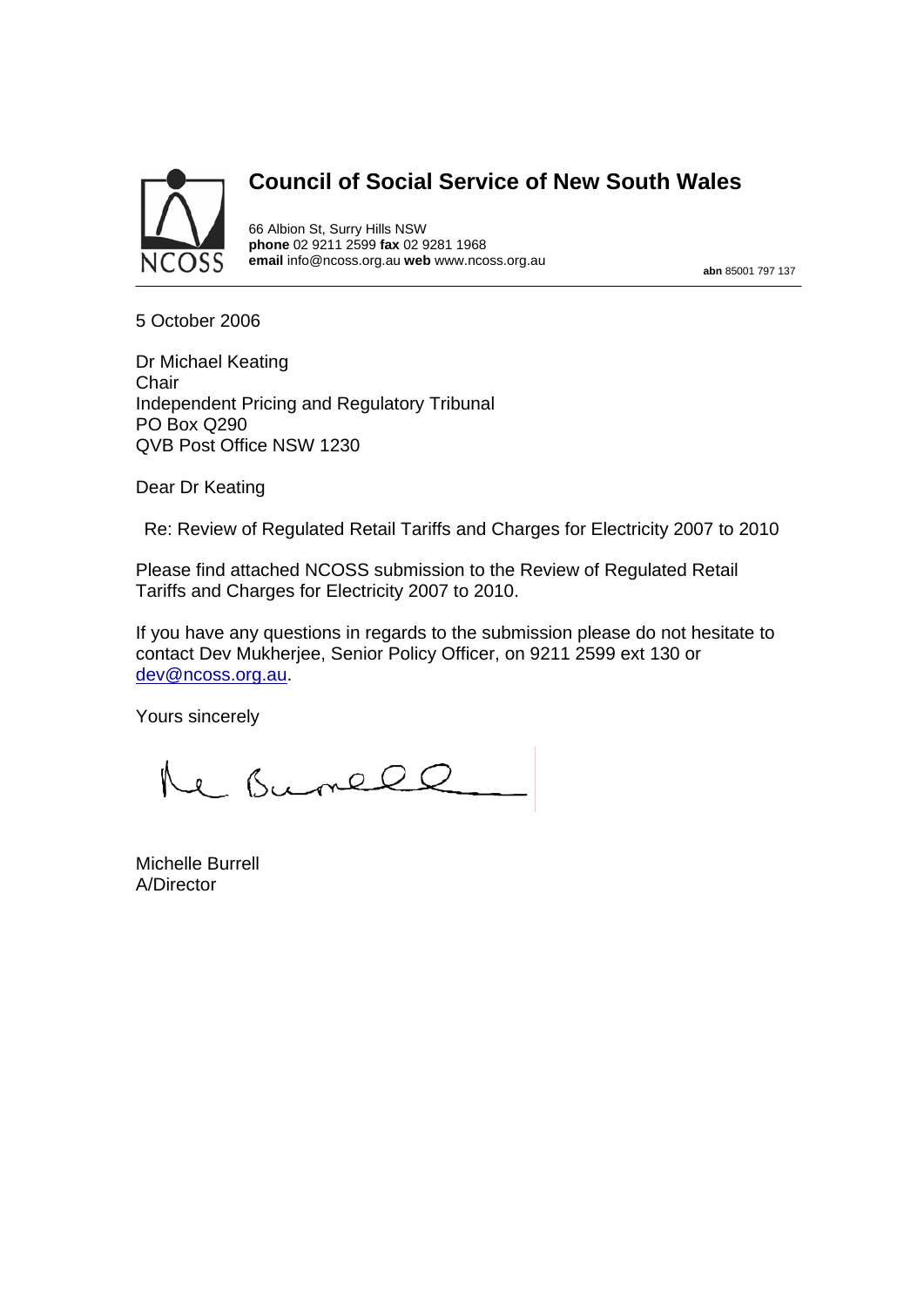**Submission to the Independent Pricing and Regulatory Tribunal Review of regulated Retails Tariffs and Charges for Electricity 2007 to 2010** 



October 2006

Council of Social Service of NSW (NCOSS) 66 Albion Street, Surry Hills, 2010

Ph: 02 9211 2599, Fax: 9281 1968, email: info@ncoss.org.au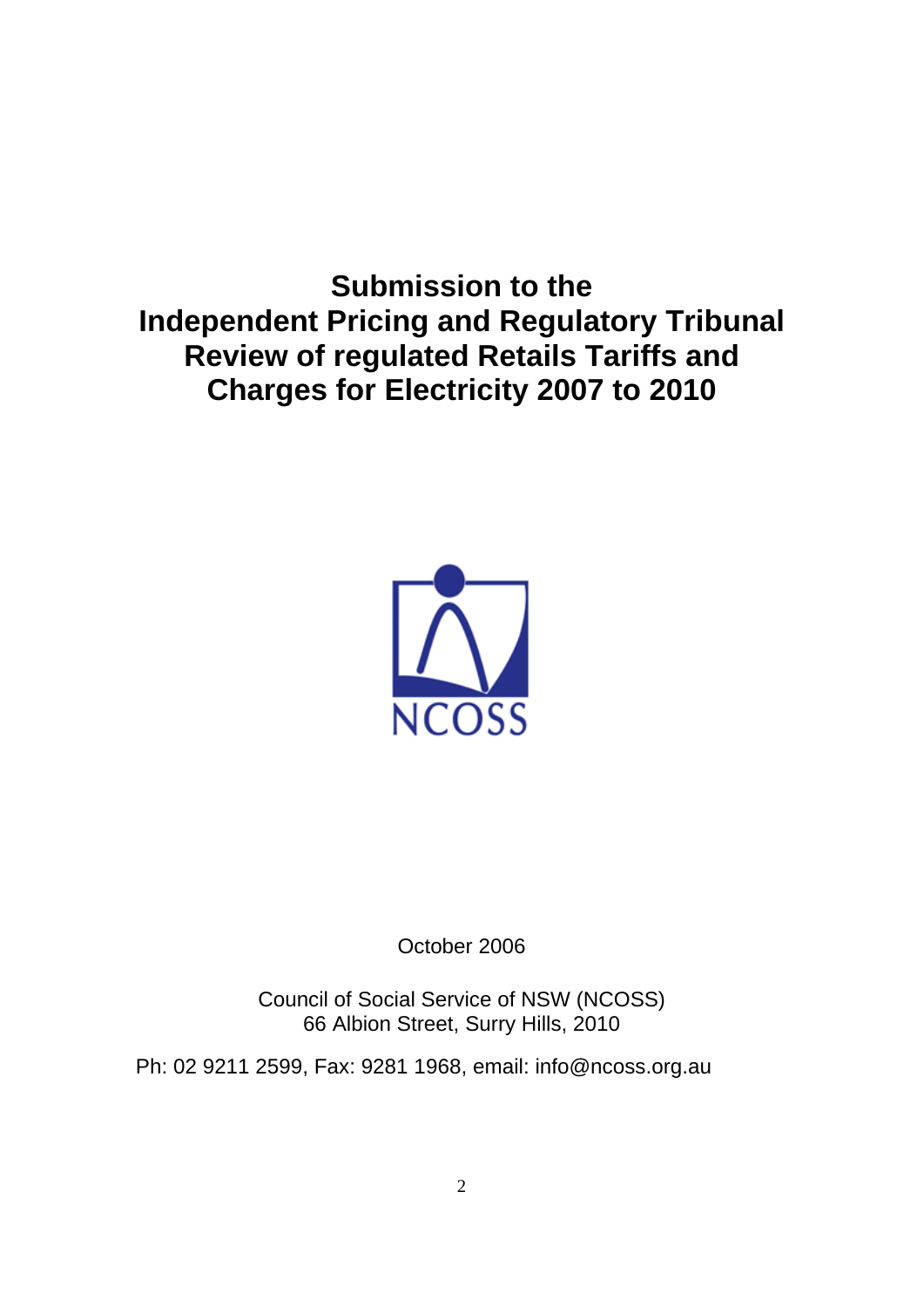## **1. ABOUT NCOSS**

The Council of Social Service of NSW (NCOSS) is the peak body for the social and community services sector in New South Wales. NCOSS works with its members on behalf of disadvantaged people and communities towards achieving social justice in NSW. It was established in 1935 and is part of a national network of Councils of Social Service, which operate in each State and Territory and at the Commonwealth level.

NCOSS membership is composed of community organisations and interested individuals. Affiliate members include local government councils, business organisations and Government agencies. Through current membership forums, NCOSS represents more than 7,000 community organisations and over 100,000 consumers and individuals. Member organisations are diverse, including unfunded self-help groups, children's services, youth services, emergency relief agencies, chronic illness and community care organisations, family support agencies, housing and homeless services, mental health, alcohol and other drug organisations, local indigenous community organisations, church groups, and a range of population-specific consumer advocacy agencies.

NCOSS provides an independent voice on welfare policy issues and social and economic reforms. It is the major coordinator for non-government social and community services in NSW.

### **2. INTRODUCTION**

NCOSS welcomes the opportunity to comment on the review of regulated electricity tariffs for the 2007 to 2010 period. In making this submission, NCOSS urges the Tribunal to remember that electricity is an essential service necessary for the health and wellbeing of people in NSW. Therefore decisions about prices extend beyond the theoretical considerations of long run marginal costs, notions of effective competition and cost reflective tariffs and impact on the lives of people, particularly low income households.

In making its determination the Tribunal should be aware of the extent of poverty and disadvantage in NSW. There are around 1.48 million people in receipt of a Centrelink pension or benefit in NSW. $<sup>1</sup>$  The maximum paid by Centrelink to a</sup> single old age pensioner or disability pensioner is \$256.05 per week. Recipients may also be in receipt of other allowances such rent assistance. A single unemployed adult receives a maximum of \$210.45 per week in Newstart Allowance (plus rent assistance). In addition, there are around 135,000 low income workers not in receipt of a Centrelink benefit registered for a health care

<sup>&</sup>lt;sup>1</sup> As at June 2004, Australian Bureau of Statistics (2005) National Regional Profile, 2000-2004 – NSW, (Cat No. 1379.0.55.001)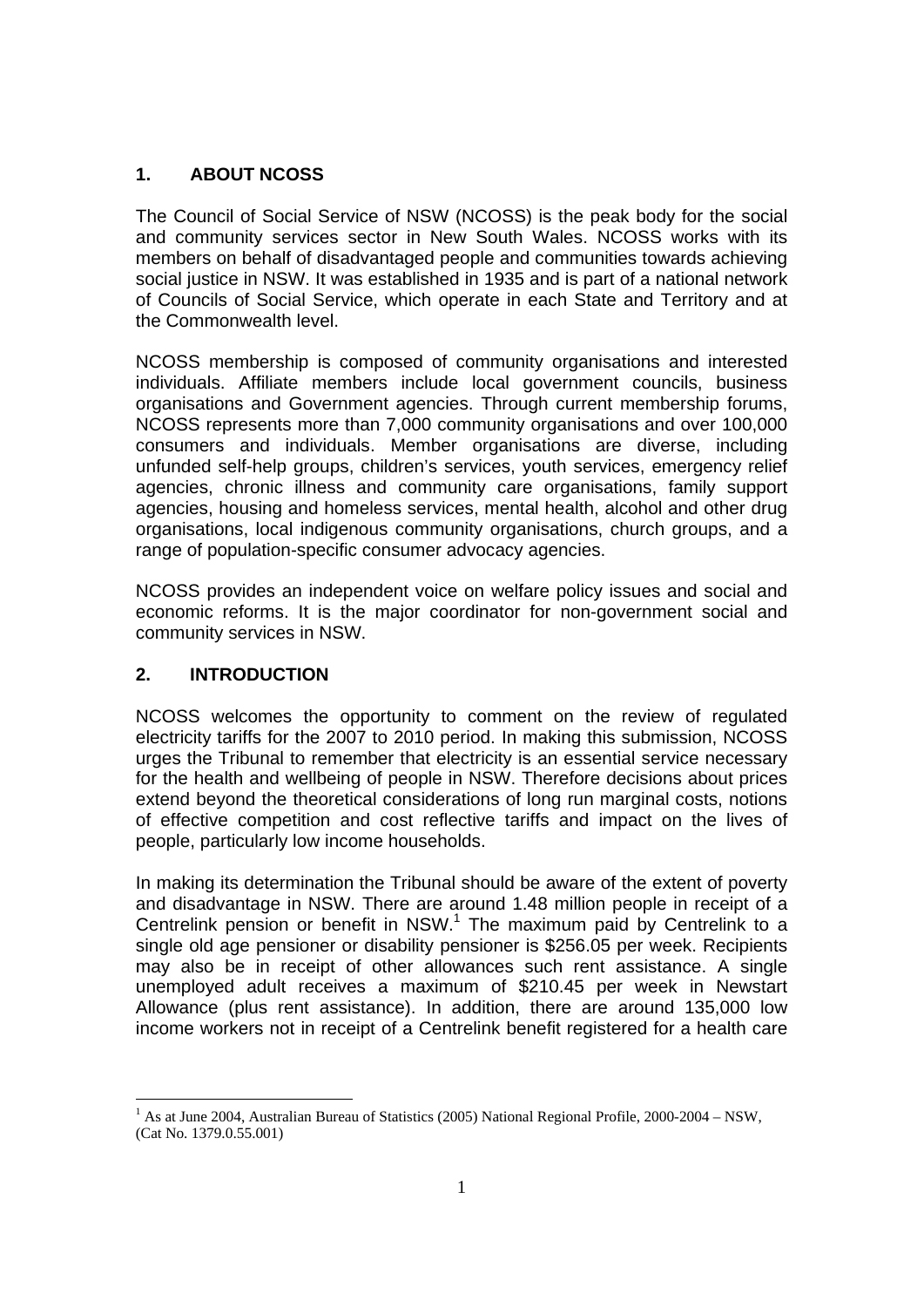card in NSW. $<sup>2</sup>$  To be eligible for a low income health care card a single person</sup> must earn less than \$420 per week.

NCOSS has welcomed recent developments in the electricity retailers approaches to hardship and the NSW Government's recent decisions regarding disconnection procedures. However, for many people these developments are insufficient in themselves to alleviate their financial stress.

While electricity prices remain a relatively small proportion of household expenditure, people on low incomes suffer the most when prices rise. NCOSS is aware that there are likely to be significant increases in regulated retail tariffs over the period of this determination. For this reason, NCOSS is extremely concerned that the *Issues Paper* states that there is no requirement for the Tribunal to consider the impact of its determination on customers.

NCOSS has written to the Minister for Energy seeking clarification of his intentions when establishing the Terms of Reference for this review. While NCOSS has not yet received a reply from the Minister, we note media reports that he expects the Tribunal to include mechanisms to protect low income earners. NCOSS urges the Tribunal to fully consider the social impacts of its determination as it has attempted to previously.

In this submission, NCOSS makes some brief comments on some of the questions asked by the Tribunal in the *Issues Paper*, where NCOSS believes it has a contribution to make.

## **3. POLICY CHANGES THAT AFFECT THE REVIEW**

### **Electricity Tariff Equalisation Fund phase out**

The issues paper states that the decision to phase out the Electricity Tariff Equalisation Fund (ETEF) rather than cease it immediately was to allow time for adjustments in the energy trading market. NCOSS believes that an important consideration is the impact of removal of ETEF on retail price tariffs. If the Tribunal decided to set tariffs assuming that ETEF ceased immediately, would this mean that the electricity tariffs would be higher than if the Tribunal were to set tariffs assuming ETEF is phased out? NCOSS believes the Tribunal's decision should consider the impact on consumers, adopt the lowest cost approach and avoid a price shock for consumers.

### **Retail price regulation and effective competition**

NCOSS understands that the Council of Australian Governments has decided to phase out the regulation of retail electricity tariffs where 'effective competition' can be demonstrated. NCOSS is disappointed the NSW Government seems to have decided to phase at price regulation without any consideration of establishing whether there is in fact effective retail competition. As yet there is no

 $\overline{a}$ 

<sup>2</sup> Hockey, J. (2005) *Hansard* 21 June 2005, p.120.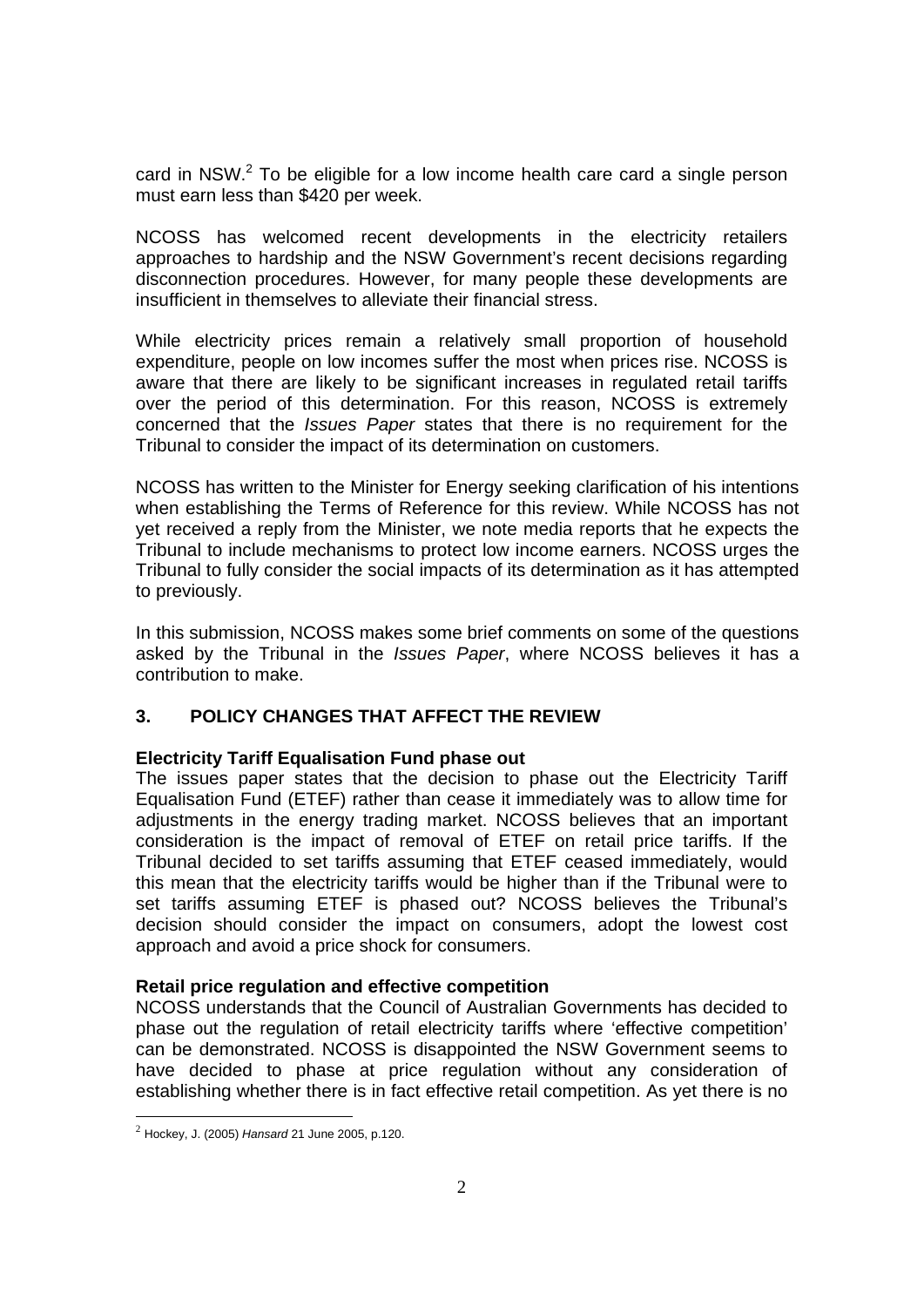agreement on what constitutes effective competition. There is also doubt as to what extent retail competition can exist in electricity.

NCOSS is concerned that the most vulnerable members of the NSW community will receive the least benefits from retail competition. Low income households are perceived to be a greater risk to retailers compared with high income consumers and they tend to use less energy than equivalent size, high income households. Also, low income households are more likely to be in rental accommodation and more frequent movers than owner-occupiers. This means that they are less likely to find a fixed term energy contract compared to attractive as those in more stable accommodation. Further, charges for early termination of the contract provide a disincentive for low income households to accept a negotiated contract.

For these reasons the Tribunal needs to carefully consider the options for regulation as NSW moves toward the removal of regulated tariffs. NCOSS does not see a strong argument for significant changes to the current framework. That is, where the Tribunal sets a target for total revenue increase as a percentage above inflation, with the constraint of a limit on the change in an individual customer's bill. NCOSS believes that this system has worked well to date and avoided the price shocks experienced by some other jurisdictions while maintaining the viability of the regulated retailers.

### **4. FORM OF REGULATION AND PRICE CONSTRAINTS**

### **Broad options for the form of regulation**

NCOSS believes that in deciding on the form of regulation for the Tribunal needs to consider the impact on consumers and the need for clarity in establishing tariffs. For these reasons NCOSS believes that setting target or maximum tariffs based on the build up of network and retail cost components (the N+R approach) is preferred to the weighted average price cap. NCOSS does not see a strong argument for change in the manner in which tariffs were set for the 2004 to 2007 determination.

NCOSS is also interested in discussing a 'safety net' tariff. NCOSS would be interested in further exploring this so that any benefits of deregulation will be shared more equally across the community.

#### **Price constraints**

NCOSS supports price constraints that ensure customers are protected from unacceptable price increases. In particular, NCOSS supports the approach that imposes limits on increases to customer's bills. Again, NCOSS can not see a strong argument for change and it is important to avoid the catastrophic price shocks experienced in some other jurisdictions.